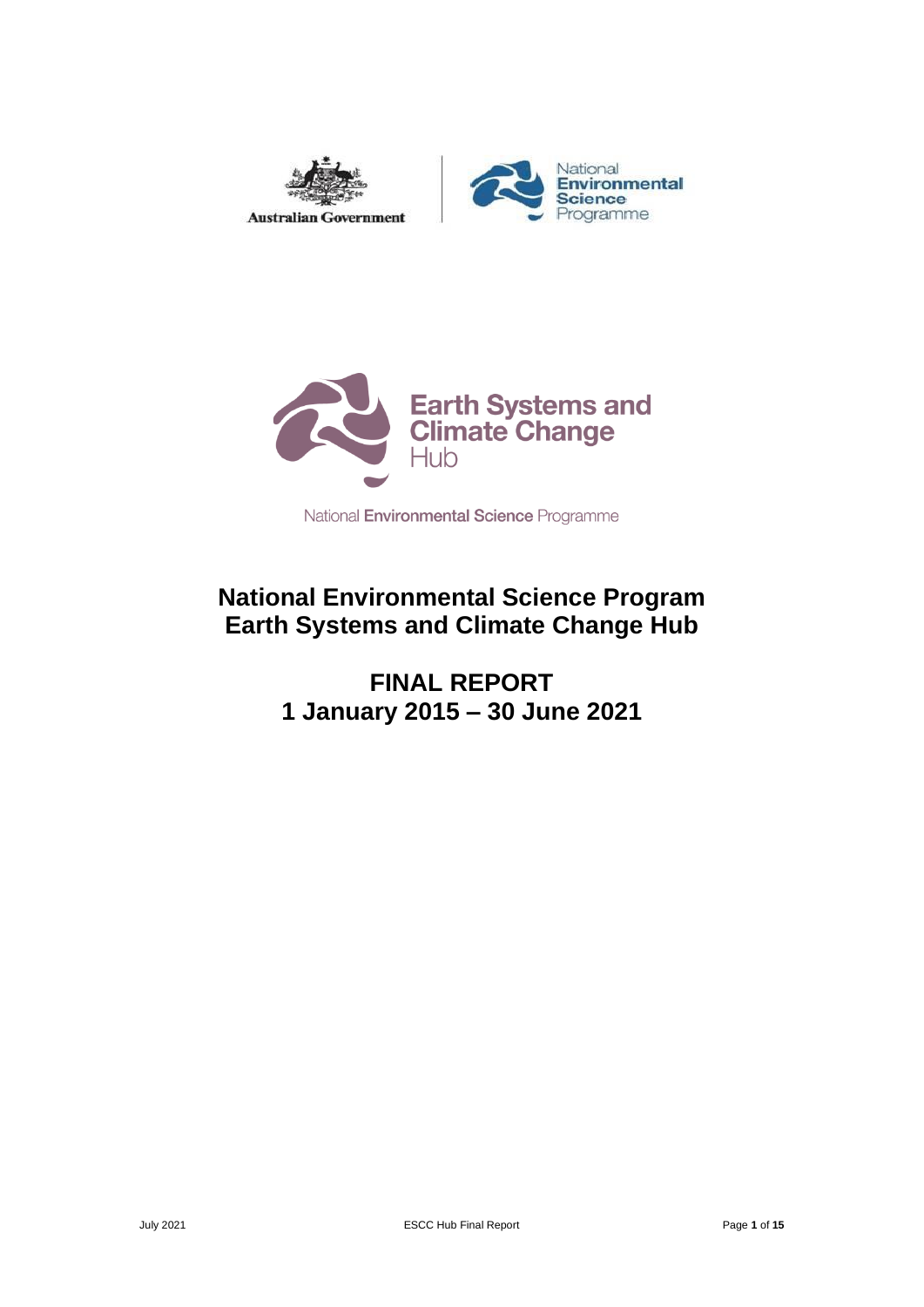**Hub Name (full activity title):** Earth Systems and Climate Change Hub

**Host organisation:** CSIRO

**Key Contact:** Professor David Karoly

**Contact telephone number:** 03 9239 4470

**Contact email address:** david.karoly@csiro.au

**Other consortium partners/subcontractors/research organisations:**

Bureau of Meteorology, Australian National University, Monash University, University of NSW, University of Melbourne, University of Tasmania. Federation University is a subcontractor.

# <span id="page-1-0"></span>**Hub Leader Certification**

As Hub Leader, I certify that I have taken adequate steps to reasonably assure myself that:

- each required report component is attached;
- the contents of each component of the report is complete and accurate in all material respects;
- funds have been used for the purpose for which they were provided and all funding conditions have been met, Recipient and Other Contributions have been received, and appropriate oversight has been maintained of Hub projects, their progress, performance and budgets during the reporting period;
- all relevant risks to project delivery have been notified to the Department in this and previous reports and that appropriate steps are being taken to manage those risks;
- the Hub and its sub-contractors have current workers compensation and public liability insurances, as required under the Funding Agreement; and
- any unallocated funds have been identified for refund to the Department.

Signed:

Hub Leader Name: Professor David Karoly Date: 21/05/2021

David Karo

# <span id="page-1-1"></span>**Hub Steering Committee Chair Certification**

As steering committee chair, I certify that any issues of concern or matters raised during Steering Committee meetings where the Final Report was discussed have been adequately resolved, amended or incorporated into the Final Report submitted to the Department.

Signed:

 $4.1.4 \mu s$ 

Hub Steering Committee Chair Name: Dr Greg Ayers

Date: 21/05/2021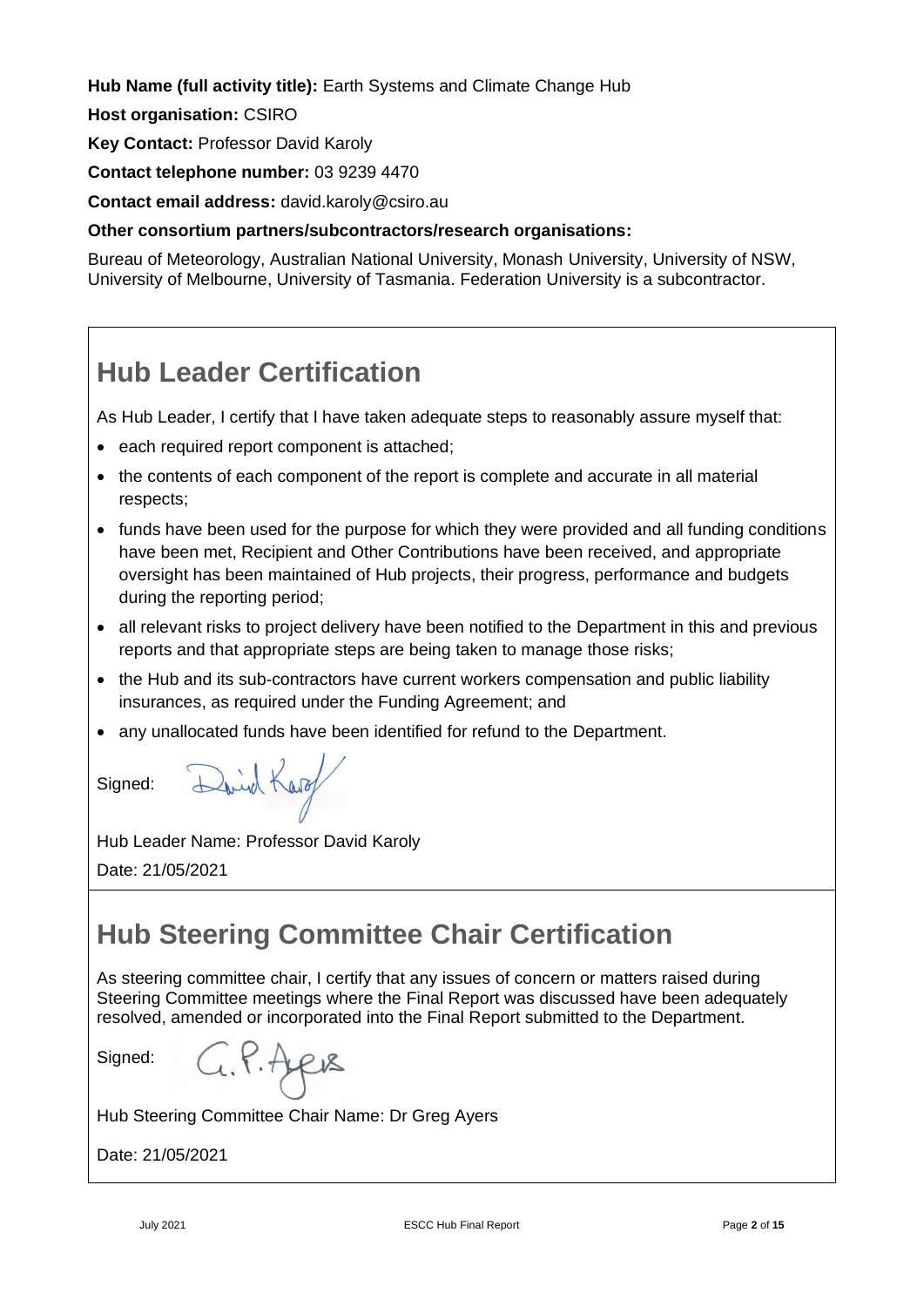# **Contents**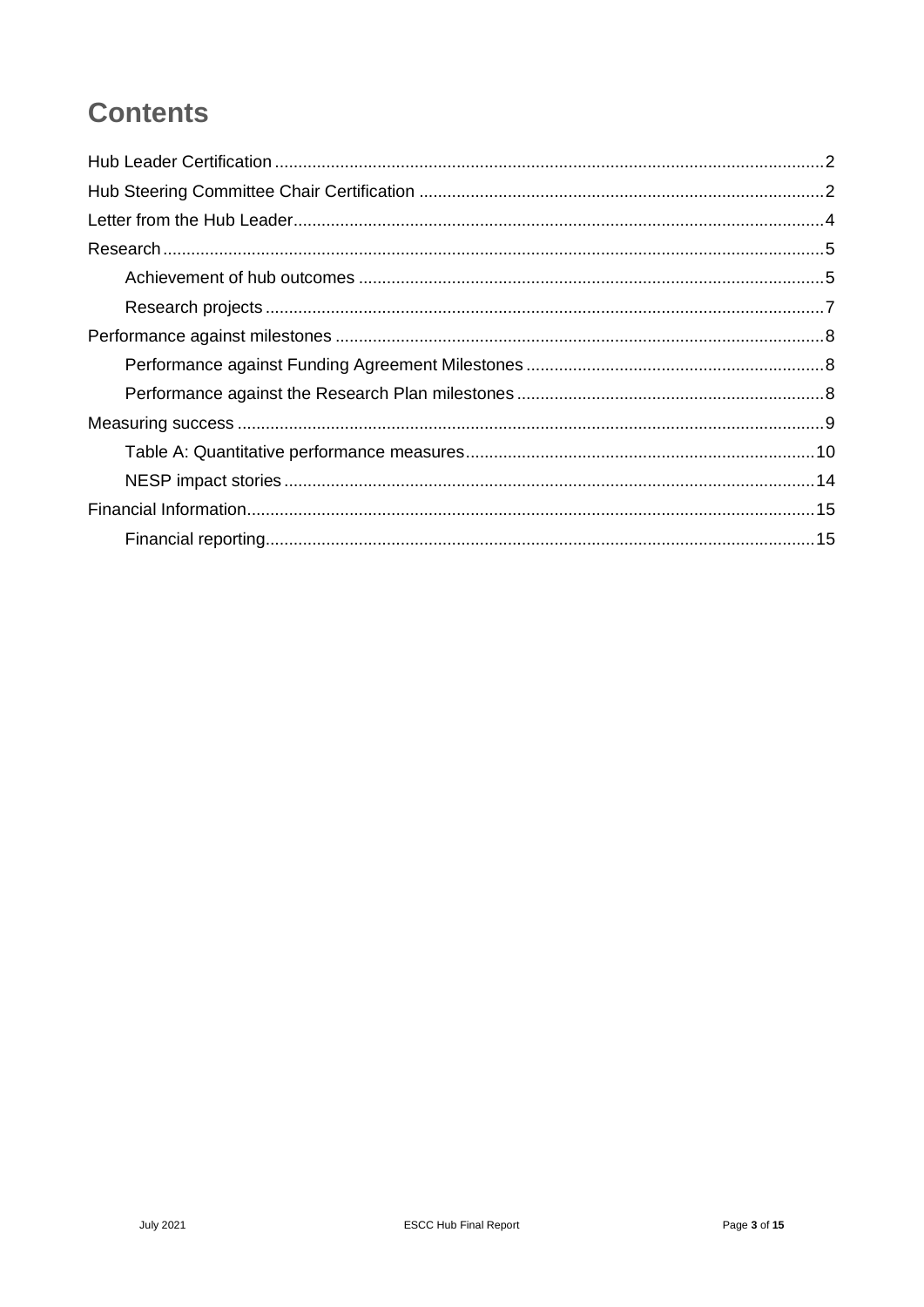## <span id="page-3-0"></span>**Letter from the Hub Leader**

Australia relies on world-leading climate change science to help manage the influence of a variable and changing climate on our environment, economy and communities. As a partnership between the CSIRO, the Bureau of Meteorology (BoM) and five universities, the Earth Systems and Climate Change Hub (the Hub) in the Australian Government's National Environmental Science Program (NESP) has been the cornerstone of this research.

The Hub was established in 2015 to ensure Australia's policy and management decisions were effectively informed by Earth systems and climate change science. It quickly positioned itself as a trusted source of information, capable of delivering important benefits to government, the private sector and the wider Australian community. The Hub has worked collaboratively with the five other NESP-funded research hubs, supporting decision-makers to better understand, manage and conserve Australia's environment.

Over the course of the Hub's six-year history, it has delivered critical knowledge in the field of climate change projections; improved understanding of coastal hazards, climate variability and extreme events; and has refined Australia's national climate modelling capability. Much of this science is responsible for the real on-ground outcomes delivered through the Hub, including establishing a new research facility for coastal protection and carbon sequestration, the National Centre for Coasts and Climate (NCCC). The Hub has also played an important role in translating climate change data and information into a framework for understanding risk and disclosure in the business and finance sector.

A key priority for the Hub has been to ensure that climate change information, tools and advice meet the needs of the end-users and supports decision-making. The Hub covered significant ground in establishing respectful partnerships with First Nations people and showed the value of co-designing climate change research with a variety of environmental and industry managers. The impact stories in Attachment B provide examples of the Hub's co-designed processes and products, and their impact.

Multiple researchers from the Hub were involved as Lead Authors in three Special Reports from the Intergovernmental Panel on Climate Change (IPCC) during 2018-2020. Hub researchers were also involved in the first volume of the IPCC Sixth Assessment Report *Climate Change 2021: The Physical Science Basis*, to be released in July 2021. These contributions give credibility to, and confidence in, Australian climate science. These comprehensive assessments have also provided valuable guidance to the Australian Government on climate change science.

The Hub's dedicated researchers also demonstrated remarkable flexibility and resilience by providing critical input into the extreme events that unfolded over the past 18 months. This included delivering insights into policy development in the aftermath of Australia's Black Summer in 2019- 20, and flagging an unprecedented opportunity during the COVID-19 pandemic to slow the upward trajectory of global carbon emissions. These achievements will have longevity and impact well beyond the lifetime of the Hub.

I am confident that the Hub's work will play a critical role in the coming decades in ensuring climate change science is developed for the benefit of all Australians. Already we have seen evidence of how the Hub's research and engagement activities have helped to inform decision-making, policy and management processes in Australia. This includes the foundational climate change research the Hub has delivered which will underpin current and future initiatives, such as the Australian Climate Service.

I wish success to the new NESP Climate Systems Hub, and would like to thank the ESCC Hub's partners, collaborators and stakeholders for the opportunity to advance understanding and management of Australia's changing and variable climate.

Professor David Karoly, Earth Systems and Climate Change Hub Leader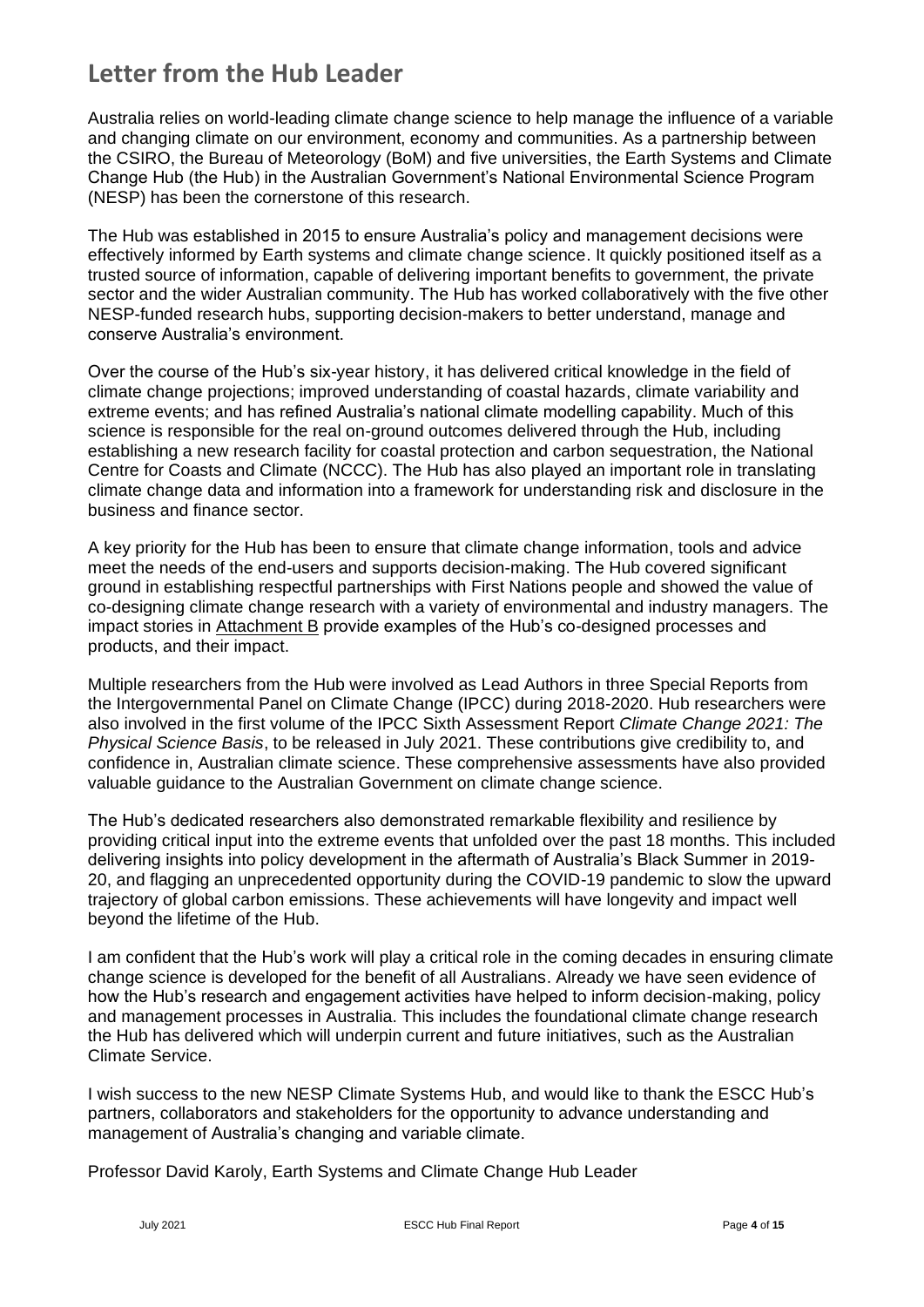## <span id="page-4-0"></span>**Research**

### <span id="page-4-1"></span>*Achievement of hub outcomes*

The Hub's activity outcomes, as reported in the Funding Agreement with the Department of Agriculture, Water and the Environment at Schedule 2, Activity 1.3, are:

- *Building national capacity to understand and predict climate variability and extremes in Australia and their broad implications for the environment and society.*
- *Capacity to model past, present and future climate, including understanding and modelling drivers of Australia's climate system to support informed management and decision making.*
- *Developing Australia's capacity to model future climate with a particular focus on projections and scenarios that inform coastal impacts and coastal erosion. This includes research into coast and climate interactions through a nationally co-ordinated approach.*

#### *Building national capacity*

#### Indigenous engagement

Collaboration between First Nations people and the Hub has resulted in innovative ways of developing and using climate change science to make it relevant and accessible to all peoples. A co-design process has underpinned much of this work. This co-design process has helped the Hub build strong relationships with Indigenous stakeholders that will benefit future climate research and adaptation projects.

The Hub's Indigenous engagement strategy focused on building strong, trusted and sustainable relationships with First Nation's people to develop a better understanding of their priorities and build capacity. To do this, a First Nation peoples led Steering Committee, with representatives from around Australia, was formed to convene the 2018 National Indigenous Dialogue on Climate Change. The Dialogue was held on Yorta Yorta Country and built on a previous workshop convened by the National Climate Change Adaptation Research Facility (NCCARF) and Yorta Yorta Nation Aboriginal Corporation. Building on the success of the Dialogue, an expanded 10 member Steering Committee was established to convene the National First Peoples Gathering on Climate Change in March 2021. The Gathering brought together more than 100 Traditional Owners and ten climate scientists to share knowledge and build lasting connections. The Steering Committee also provided important advice on protocols for researchers seeking to work with First Nations communities. In addition, it provided strategic input on the climate data and information needs of First Nations people into other Hub activities, such as an international workshop in Melbourne that informed the National Climate Services Advisory Committee (NCSAC) climate services report.

#### Building climate science capability

Recognising the value of the Hub's extensive climate change information and services, the Hub worked with stakeholders to upskill their climate literacy and understanding of climate change science. The Hub found that building the climate science capability of our stakeholders enabled them to more confidently access, use and incorporate our science into their work. Climate literacy workshops were held with a wide variety of the Hub's target stakeholders, from energy network stakeholders and mango growers to Indigenous stakeholders. These workshops revealed knowledge gaps in participant's understanding of climate change science. They also highlighted the strong need and desire for more guidance, tools and expert advice on using climate change science in decision-making processes.

The Hub also focused on upskilling our researchers to improve their ability to understand and communicate with decision-makers across government and business. These skills will stand our researchers in good stead for future stakeholder engagement activities and in raising awareness of the utility of climate change science in assessing climate risks and vulnerabilities.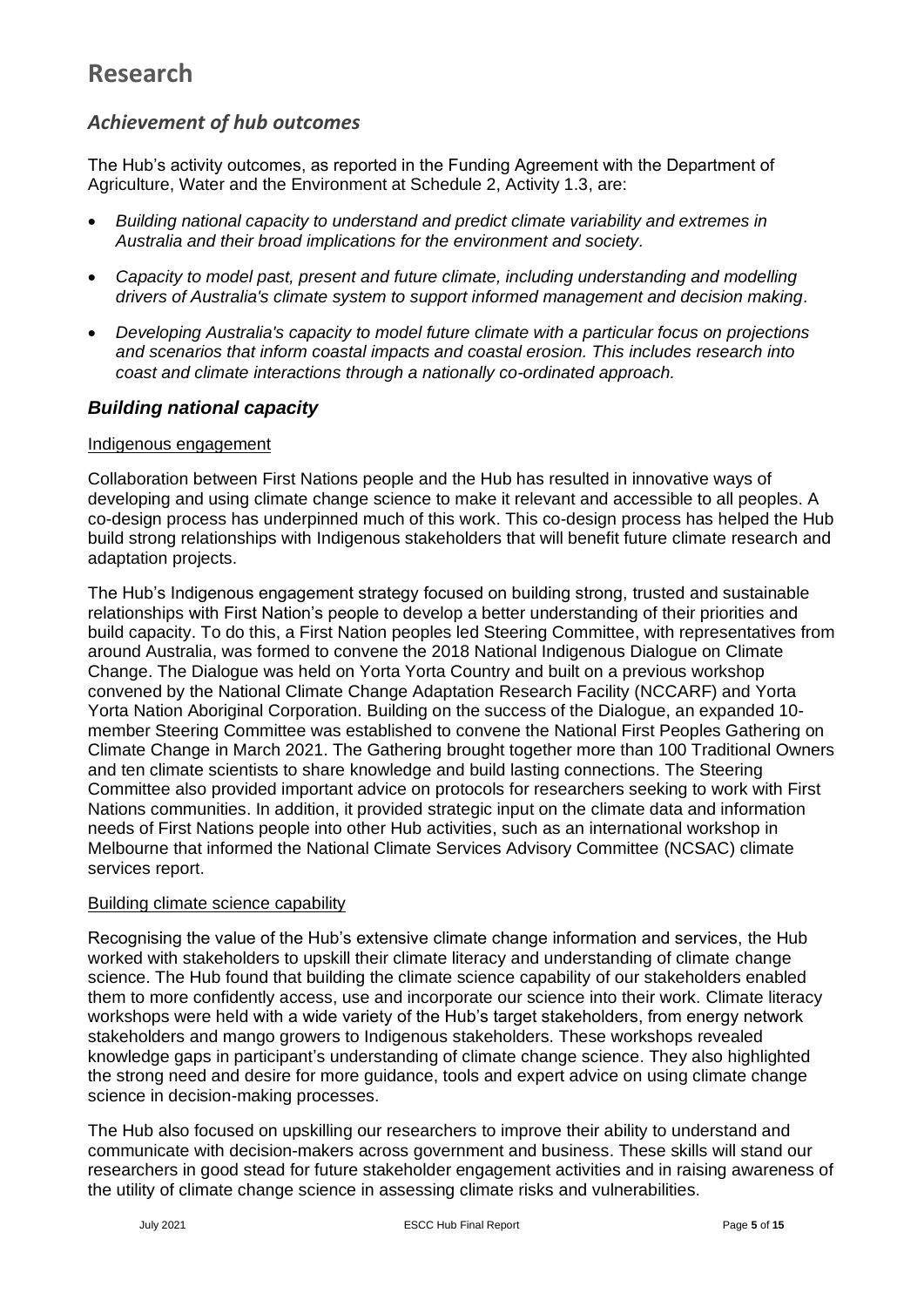In particular, the Hub provided unique stakeholder engagement opportunities for its PhD and early career researchers. An example of this are the 'Young Professional' events the Hub co-organised with young professionals from across a wide range of private and public sectors, including banks, insurance, local government and more. These events provided an opportunity for young professionals from both the research and industry fields to network and collaborate on innovative solutions to hypothetical climate-related challenges. These, and other events developed by the Hub, aimed to assist our next generation of leaders in building strong and lasting relationships and capacity across sectors.

#### *Capacity to model past, present and future climate*

#### ACCESS model

A completely new version of the Australian Community Climate and Earth System Simulator (ACCESS-CM2) global climate model was developed by the Hub. This was used to supply simulations to the sixth phase of the international Coupled Model Intercomparison Project (CMIP6) that feeds into the IPCC assessments. So far, there have been more than 9.4 million downloads of ACCESS-CM2 datasets from the international CMIP6 data servers from across the globe.

ACCESS model outputs are also used to generate more refined climate data through 'dynamical downscaling' for the Australasian region. Downscaled projections provide regional climate information at local decision-making scales. Hub research has highlighted the value of using regional, high resolution climate models to downscale coarse resolution climate projections to better understand Australia's future climate. Hub research found that regional climate modelling provided particular value in Australia over the Alps, Tasmania and near coastlines. The resulting higher resolution climate information can help to inform location-specific risk assessments and adaptation activities.

#### Improved global ocean monitoring

The Hub has provided leadership in the generation of high-resolution ocean datasets with improved quality control procedures, which are relied on by the research and wider communities. The resulting high-quality products form the basis of all gridded ocean data products such as the World Ocean Atlas (National Oceanographic Data Center, USA). Hub participation has been vital for the coordinated development of the ocean information that underlies forecasting of climatic variations and information for researchers, decision-makers and the recent IPCC Special Report on the Ocean and Cryosphere in a Changing Climate. The reanalysis of ocean data by Hub researchers has revealed new understandings of how ocean variables, for example sea surface salinity, can be used to inform weather and climate forecasting and prediction.

#### *Developing Australia's capacity to model future climate*

#### National Centre for Coasts and Climate

The National Centre for Coasts and Climate (NCCC) was established under the Hub. The NCCC has improved knowledge and provided resources on nature-based methods for coastal hazard risk reduction and co-produced the first guide for the use of nature-based methods in Australia. The NCCC has engaged with local communities through citizen science and stakeholder engagement activities to improve the mapping of coastal erosion hotspots along the Victorian coastline, and to better understand the drivers of past erosion events. This will provide insights into the resilience of coastlines to future erosion events. The NCCC has also advanced the understanding of blue carbon ecosystems and their ability to sequester carbon for mitigation benefits. In particular, a consistent new recommended method of measuring blue carbon has been developed. Being able to better measure blue carbon is a key challenge for the inclusion of blue carbon into carbon credit schemes.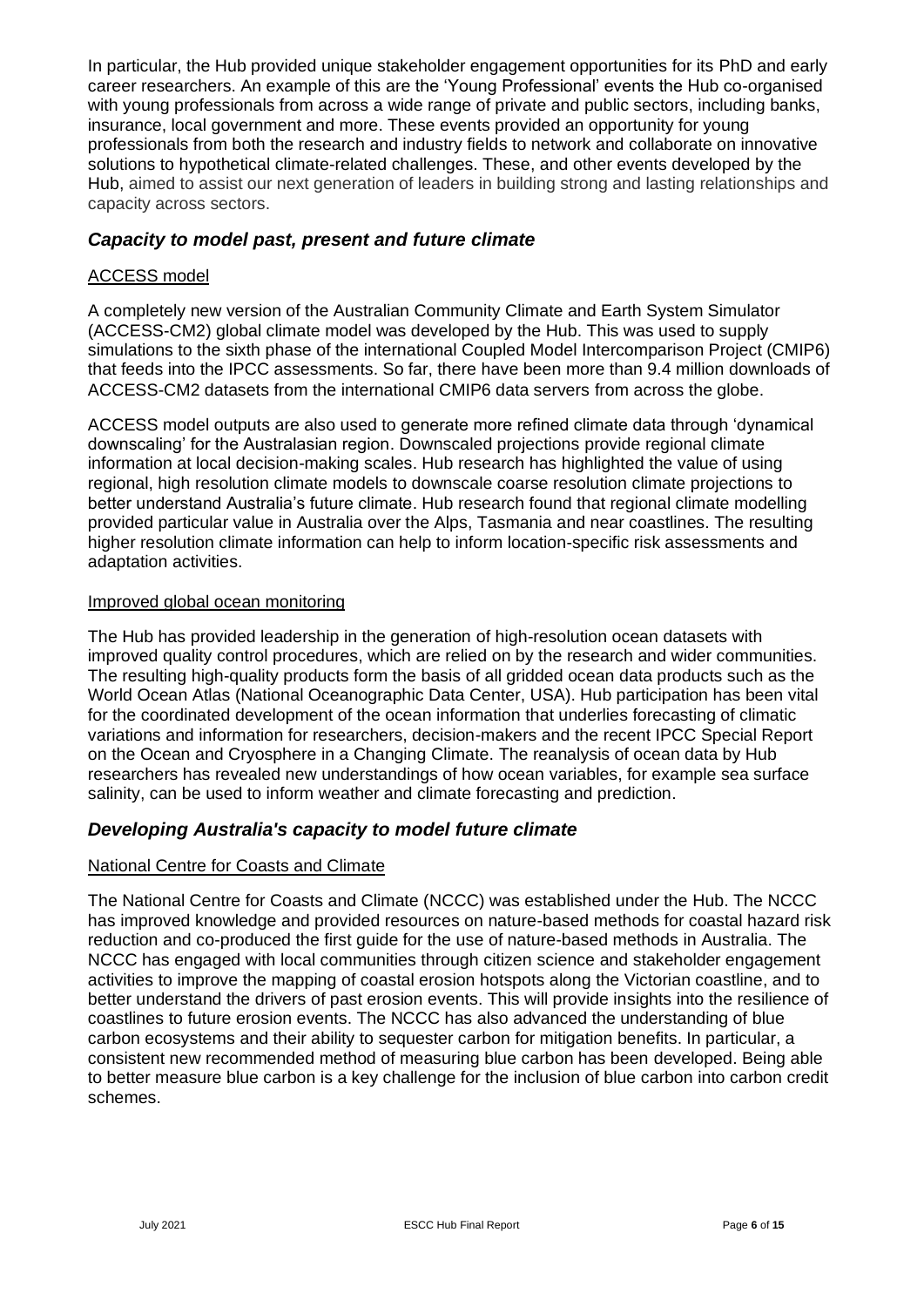#### Future extreme sea level events

Researchers in the Hub have improved understanding of how marine and coastal extremes are changing under a warmer climate. This included an upgrade to the high-resolution sea level rise calculator tool 'Canute' (Canute3.0), which features new sea level rise projections as well as information on extreme sea level events. Canute3.0 allows coastal practitioner to explore the impact of extreme sea level events in protected harbours and open ocean beaches around the coastline of Australia.

More information on the outcomes and applications of the Hub's research is provided in the impact stories at Attachment B.

The Hub's showcase synthesis report also provides an overview of the key achievements and successes of the Hub over its lifetime. This report can be accessed via the hub's website at: [https://nespclimate.com.au/landofextremes/.](https://nespclimate.com.au/landofextremes/)

#### <span id="page-6-0"></span>*Research projects*

Attachment A lists the projects funded under the ESCC Hub and provides information on the project status, information on outputs and links to products for all projects (where available). Exceptions to the NESP Data Management and Accessibility Guidelines are also noted here.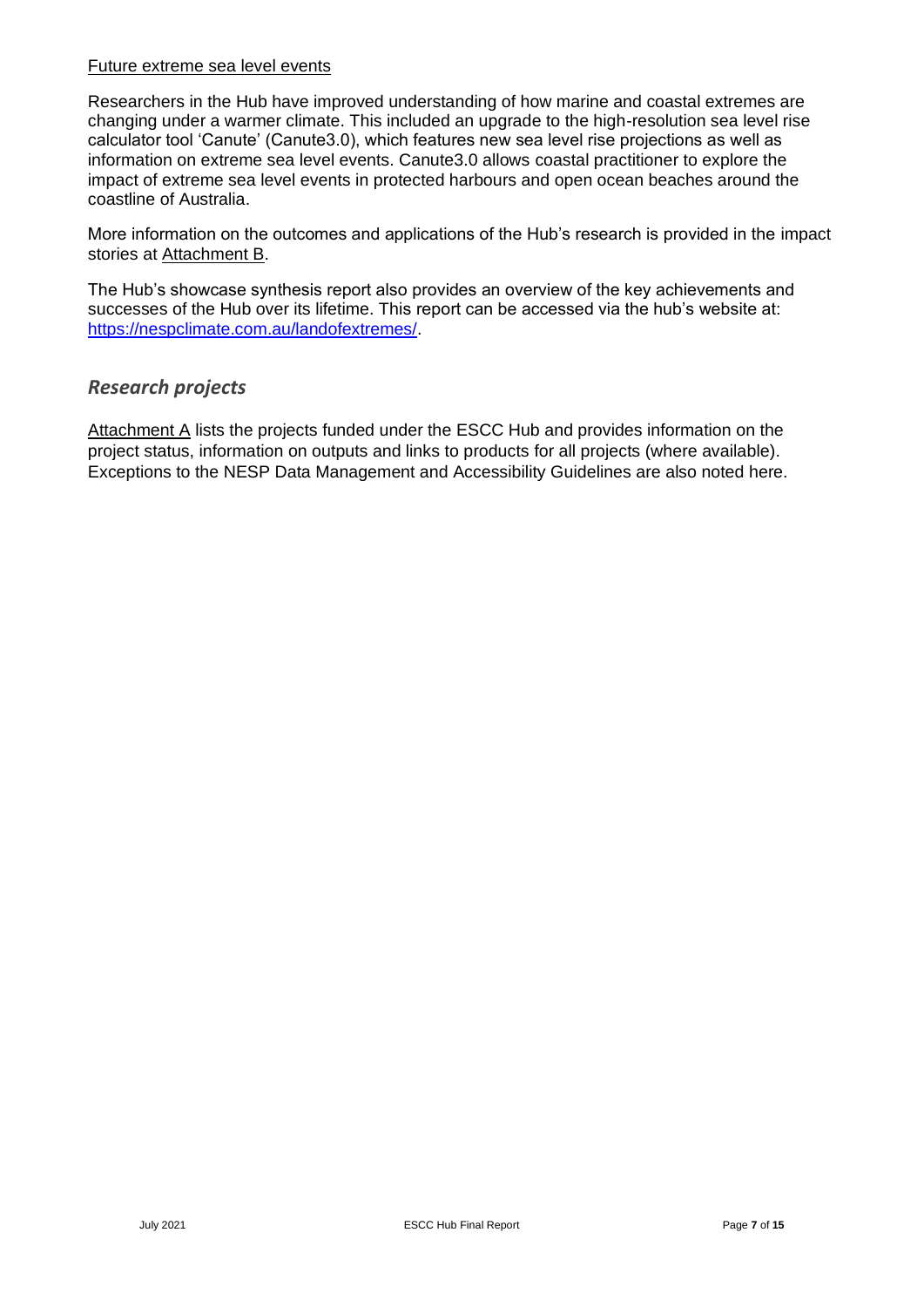## <span id="page-7-0"></span>**Performance against milestones**

### <span id="page-7-1"></span>*Performance against Funding Agreement milestones*

All milestones for the reporting period, and to date, have been met as per Funding Agreement Milestones 1--30.

Milestones 1-25 were reported in Annual Reports between 2015 and 2019. These milestones have been met and approved by the Department.

| <b>Milestone</b> | <b>Description</b>                                                                       | <b>Due Date</b> | <b>Status</b> |
|------------------|------------------------------------------------------------------------------------------|-----------------|---------------|
| 26               | Delivery of Annual Progress Report 5 and<br>Financial Information to the Department      | 6 April 2020    | Met           |
|                  | (Period covered 1 Jan – 31 Dec 2019)                                                     |                 |               |
| 27               | Acceptance of Annual Progress Report 5<br>and Financial Information by the<br>Department |                 | Met           |
| 28               | Delivery of Interim 2020 Annual Report to<br>the Department                              | 6 October 2020  | Met           |
|                  | (Period covered 1 Jan - 31 Aug 2020)                                                     |                 |               |
| 29               | Acceptance of Interim Report by the<br>Department                                        |                 | Met           |
| 30               | Delivery of Final Report to the Department                                               | 21 May 2021     | Met           |

Milestones 26-30 are detailed below:

### <span id="page-7-2"></span>*Performance against the Research Plan milestones*

Information on project progress and performance is provided in Attachment A.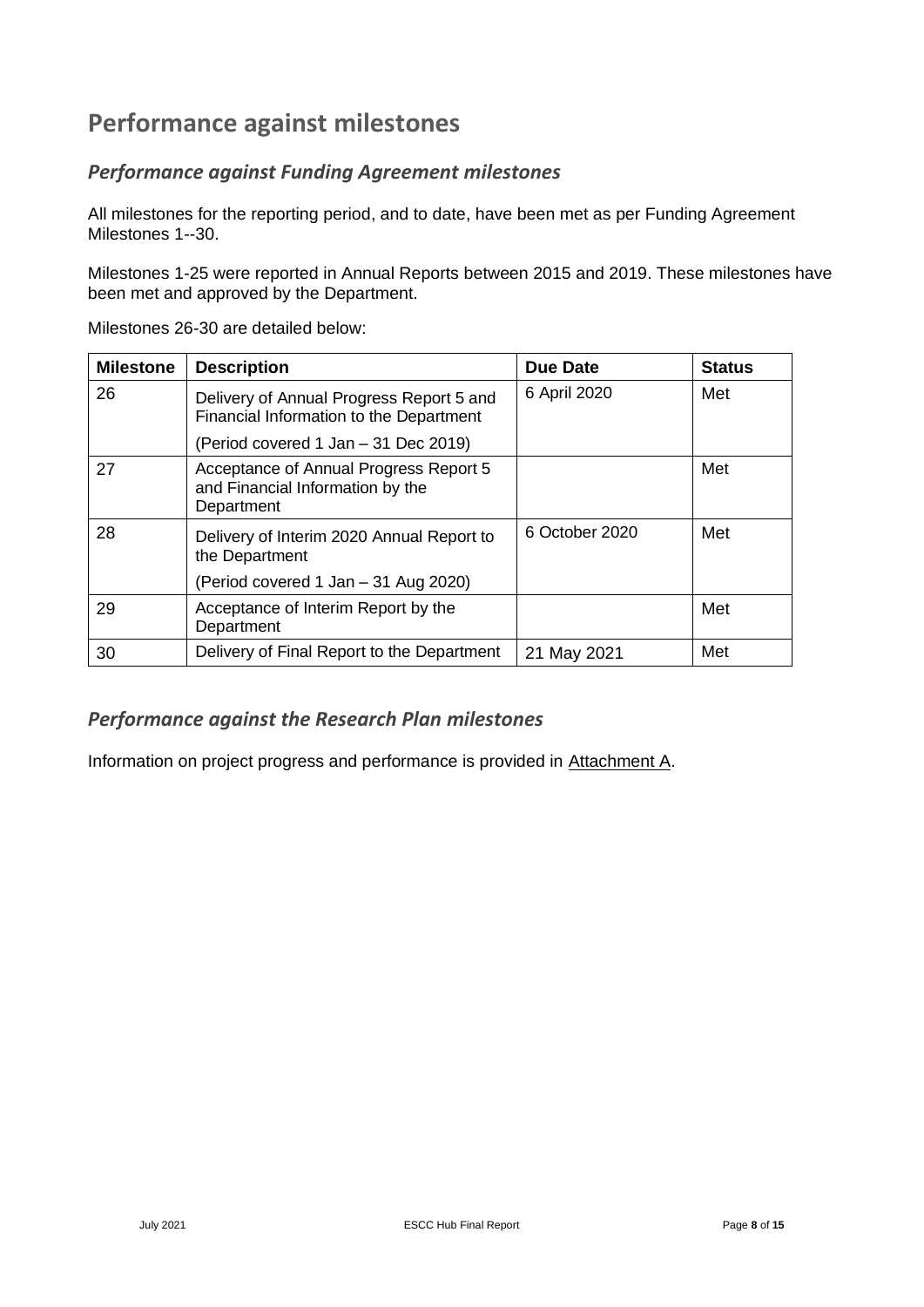### <span id="page-8-0"></span>**Measuring success**

The National Environmental Science Program (NESP) is a long-term commitment to support environmental and climate research. The key objective of the NESP is to improve our understanding of Australia's environment through collaborative research that delivers accessible results and informs decision making. The focus of NESP is on practical and applied research that informs on-ground action and that will yield measurable improvements to the environment.

The Program builds on its predecessors - the National Environmental Research Program and the Australian Climate Change Science Program – in securing for decision makers the best available information to support understanding, managing and conserving Australia's environment.

The NESP is delivered through multi-disciplinary research hubs or consortia, hosted by Australian research institutions.

The NESP seeks to achieve its objective by supporting research that:

- is practical and applied and informs on-ground action
- addresses the needs of the Australian Government and other stakeholders by supporting and informing evidence-based policy and improving management of the Australian environment
- is innovative and internationally recognised
- enhances Australia's environmental research capacity
- is collaborative and builds critical mass by drawing on multiple disciplines, research institutions and organisations to address challenging research questions
- produces meaningful results accessible to government, industry and the community
- includes synthesis and analysis of existing knowledge
- builds relationships between scientists and policy-makers to encourage collaborative problem solving on environmental issues.

NESP end-users are a broad range of stakeholders whose decisions may impact on the environment, and include the Australian Government, state governments, industry, business, community groups and Indigenous land managers (or Indigenous Communities).

The intended outcomes of the NESP are:

- Enhanced understanding of, and capacity to manage and conserve Australia's environment.
- Improved climate and weather information for Australia through a greater understanding of the drivers of Australia's climate.
- Timely research that is used by policy and decision-makers to answer questions and provide solutions to problems.
- Research outcomes that are communicated clearly to end-users and the general public, and stored in a manner that is discoverable and accessible.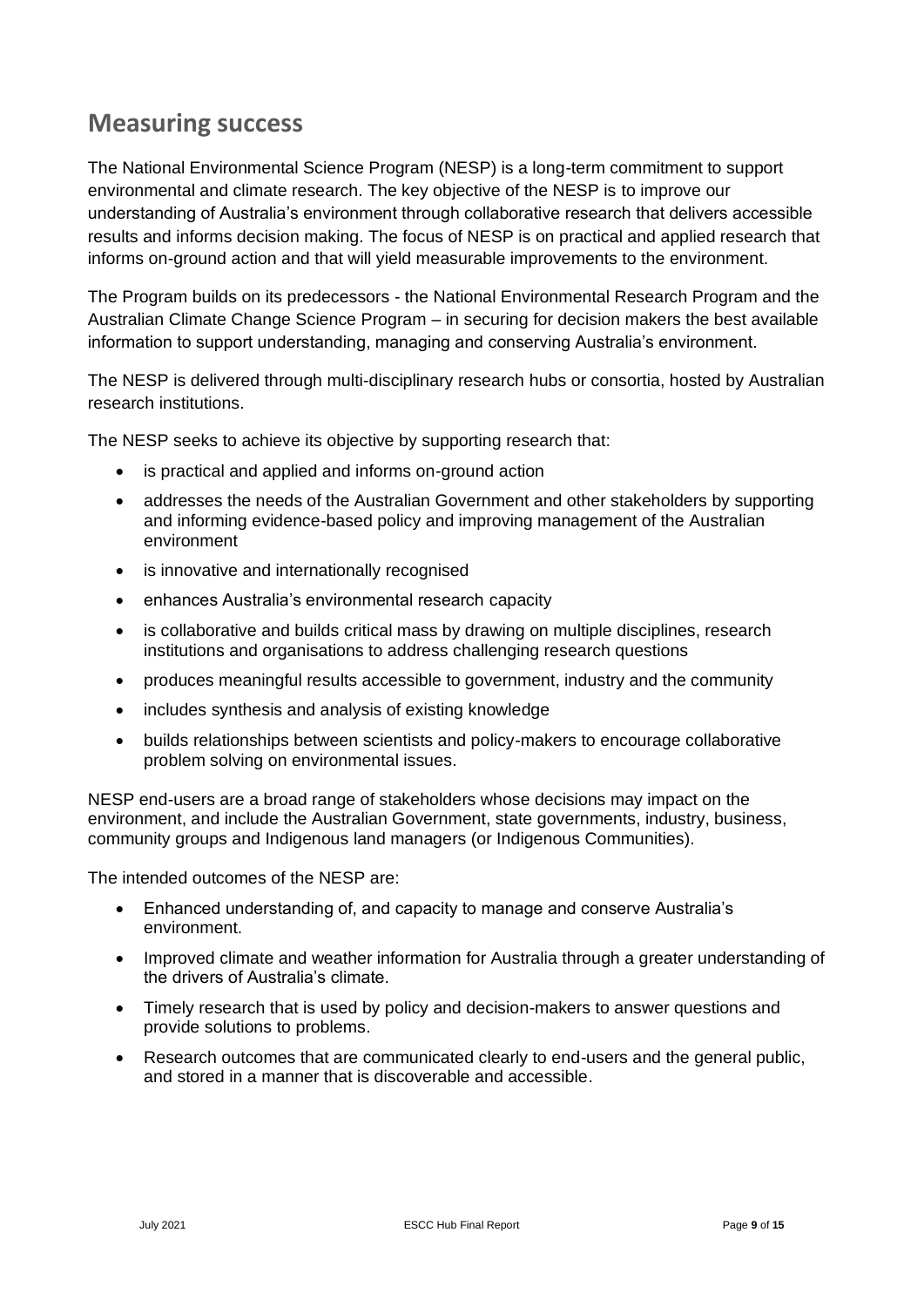<span id="page-9-0"></span>

|    | <b>Key Performance Indicator</b>                                                                                                                            | <b>Hub Result for</b><br>entire activity<br>period<br>(1 Jan 2015 -<br>30 June 2021)<br>(Numerical<br>only) | <b>Explanation (if any)</b>                                                                                                                                                                                                                                                                                                                                                                                                                                                                                                                                                                                                                                                                                                                                      |
|----|-------------------------------------------------------------------------------------------------------------------------------------------------------------|-------------------------------------------------------------------------------------------------------------|------------------------------------------------------------------------------------------------------------------------------------------------------------------------------------------------------------------------------------------------------------------------------------------------------------------------------------------------------------------------------------------------------------------------------------------------------------------------------------------------------------------------------------------------------------------------------------------------------------------------------------------------------------------------------------------------------------------------------------------------------------------|
| 1. | Percent of projects (active or completed in<br>the reporting period) for which there is a<br>research-user actively engaged in the<br>project.              | 100%                                                                                                        |                                                                                                                                                                                                                                                                                                                                                                                                                                                                                                                                                                                                                                                                                                                                                                  |
| 2. | Percent of projects approved under RPV6<br>in which research-users were actively<br>involved in project design.                                             | 100%                                                                                                        |                                                                                                                                                                                                                                                                                                                                                                                                                                                                                                                                                                                                                                                                                                                                                                  |
| 3. | Number of research outputs provided to<br>end users on time <sup>1</sup> and as identified in the<br>Research Plans.                                        | 279                                                                                                         |                                                                                                                                                                                                                                                                                                                                                                                                                                                                                                                                                                                                                                                                                                                                                                  |
| 4. | Proportion of research outputs provided to<br>end users on time and as identified in the<br>Research Plans.                                                 | 95%                                                                                                         |                                                                                                                                                                                                                                                                                                                                                                                                                                                                                                                                                                                                                                                                                                                                                                  |
| 5. | Number of instances of where the hub has<br>used NESP-generated information from<br>another NESP hub.                                                       | $\mathbf 0$                                                                                                 | The Hub primarily uses climate and<br>weather-related data and<br>information, which are not generated<br>by other NESP Hubs.<br>However, extensive cross-Hub<br>collaboration has occurred over the<br>lifetime of the Hub. For example, the<br>Hub collaborated with the Marine<br>Biodiversity Hub on the Indigenous<br>perspectives of risk activity (CS 5.5)<br>and with the Threatened Species<br>Recovery Hub on the greater glider<br>activity (CS4.4). In both cases, the<br><b>ESCC Hub's climate information was</b><br>used to inform discussions and<br>environmental outcomes.<br>The Hub has also actively<br>collaborated with all the other NESP<br>Hubs on the cross-Hub Integrated<br><b>Environmental Assessment Project</b><br>$(CS 6.4)$ . |
| 6. | Number of peer reviewed NESP-funded<br>publications during the reporting period.                                                                            | 352                                                                                                         |                                                                                                                                                                                                                                                                                                                                                                                                                                                                                                                                                                                                                                                                                                                                                                  |
| 7. | Number of NESP research citations in<br>other researchers' publications during the<br>reporting period.                                                     | 12,990                                                                                                      |                                                                                                                                                                                                                                                                                                                                                                                                                                                                                                                                                                                                                                                                                                                                                                  |
| 8. | Number of researchers, including PhD and<br>Post-Doc positions engaged as a result of<br>NESP (total, Full-time equivalent) during<br>the reporting period. | 155<br>researchers<br>135 FTE total                                                                         |                                                                                                                                                                                                                                                                                                                                                                                                                                                                                                                                                                                                                                                                                                                                                                  |
| 9. | Number of data sets provided to the Hub,<br>or made publicly available, by third parties                                                                    | $>50$                                                                                                       | The Hub uses a wide variety of<br>climate and weather datasets to<br>inform its research. These include                                                                                                                                                                                                                                                                                                                                                                                                                                                                                                                                                                                                                                                          |

July 2021 ESCC Hub Final Report Page **10** of **15**  $1$  On time – delivered on the date the outputs were expected to be delivered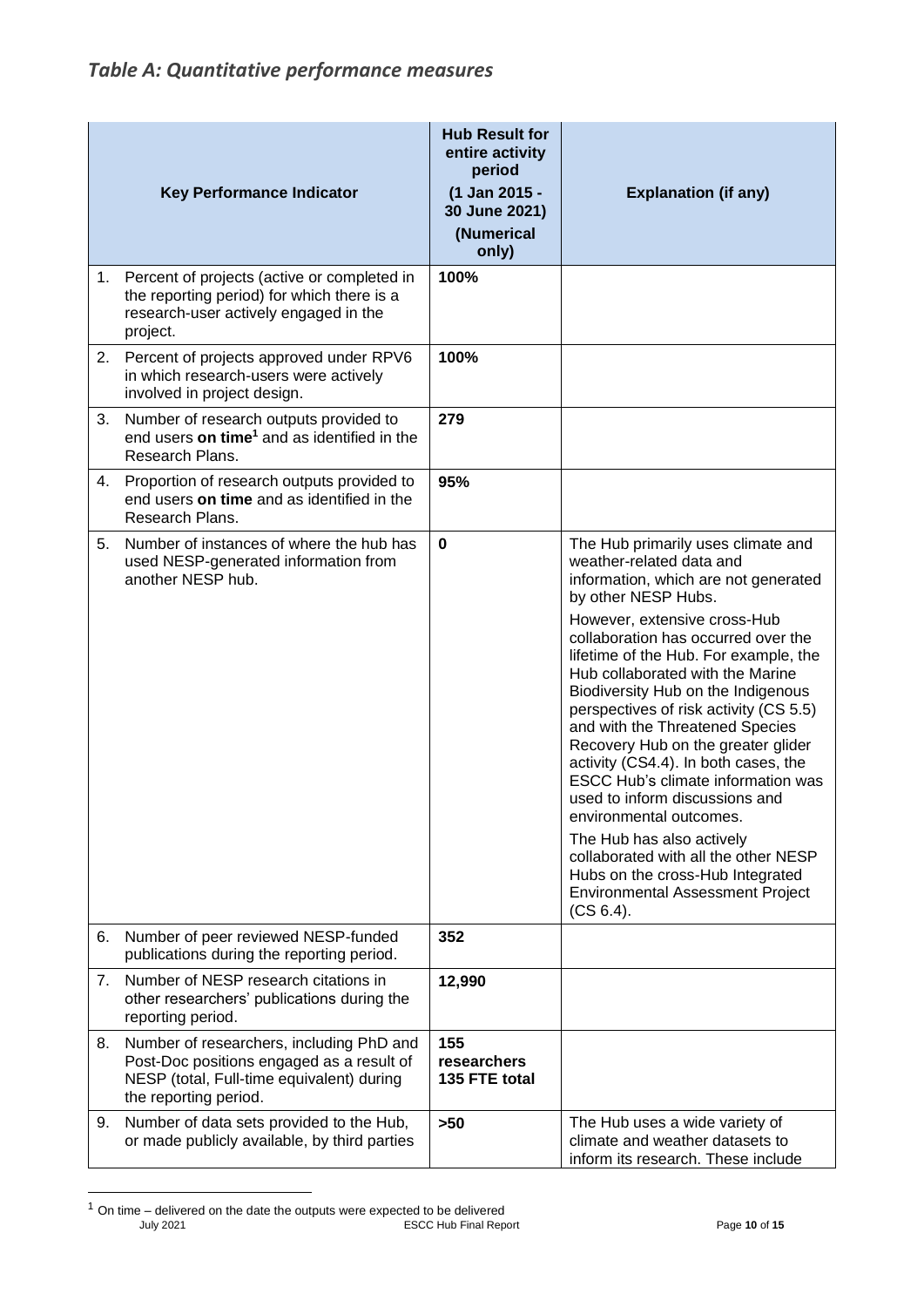| <b>Key Performance Indicator</b>                                                                                                                                                                                        | <b>Hub Result for</b><br>entire activity<br>period<br>(1 Jan 2015 -<br>30 June 2021)<br>(Numerical<br>only) | <b>Explanation (if any)</b>                                                                                                                                                                                                                                                                                                                                                                                                                                                                                                                                                                                                                                                                                                                                                                                                                                            |
|-------------------------------------------------------------------------------------------------------------------------------------------------------------------------------------------------------------------------|-------------------------------------------------------------------------------------------------------------|------------------------------------------------------------------------------------------------------------------------------------------------------------------------------------------------------------------------------------------------------------------------------------------------------------------------------------------------------------------------------------------------------------------------------------------------------------------------------------------------------------------------------------------------------------------------------------------------------------------------------------------------------------------------------------------------------------------------------------------------------------------------------------------------------------------------------------------------------------------------|
| for the purposes of informing NESP<br>research.                                                                                                                                                                         |                                                                                                             | datasets created both within<br>Australia and internationally. The<br>exact number of data sets used by<br>the Hub is hard to calculate, so an<br>estimate has been provided.                                                                                                                                                                                                                                                                                                                                                                                                                                                                                                                                                                                                                                                                                          |
| 10. Percentage of data sets made publicly<br>available under open licence by the Hub.                                                                                                                                   | >70%                                                                                                        | Some 'draft' datasets resulting from<br>Hub research such as blue carbon,<br>coastal erosion and ecological<br>engineering research are not suitable<br>for public access. These datasets are<br>draft research products and so are<br>exempt under the NESP data<br>management guidelines. This<br>approach has previously been<br>discussed, and agreed, with the<br>Department.<br>However, researchers may make this<br>data available to other researchers<br>on request.<br>In addition, some outputs from<br>models (simulations, code and model<br>development) are accessible to the<br>ACCESS research community with<br>NCI codes and may not be<br>considered 'publicly' available.<br>Again, this approach has previously<br>been agreed with the Department<br>and reflects international climate<br>model data storage and accessibility<br>approaches. |
| 11. Percentage of NESP research outputs<br>(including publications, data and metadata)<br>that are discoverable and accessible in<br>accordance with NESP data accessibility<br>requirements and the funding agreement. | 88%                                                                                                         | As noted above, some draft or<br>experimental datasets and model<br>simulation outputs resulting from Hub<br>research are not suitable for public<br>access. Researchers may make this<br>data available to other researchers<br>on request.<br>Some publications are published in<br>journals with an embargo outside the<br>12-month period set in the NESP<br>guidelines, these are made available<br>on the Hub's website or partner<br>agencies repositories where<br>copyright permissions allow. Some<br>publications are still in review and<br>were not publicly available at the<br>time of reporting.<br>A list of all Hub-funded journal<br>articles is provided on the <b>ESCC Hub</b><br>publications webpage.                                                                                                                                           |
| 12. Number and FTE of Indigenous people<br>employed in a project (separate into full<br>and part time positions).<br><b>July 2021</b>                                                                                   | 4 Indigenous<br>people; 1.2<br><b>FTE</b><br><b>ESCC Hub Final Report</b>                                   | 2017 1 at 0.25 FTE<br>2018 1 person at 0.25 FTE<br>2019 1 person at 0.2 FTE<br>Page 11 of 15                                                                                                                                                                                                                                                                                                                                                                                                                                                                                                                                                                                                                                                                                                                                                                           |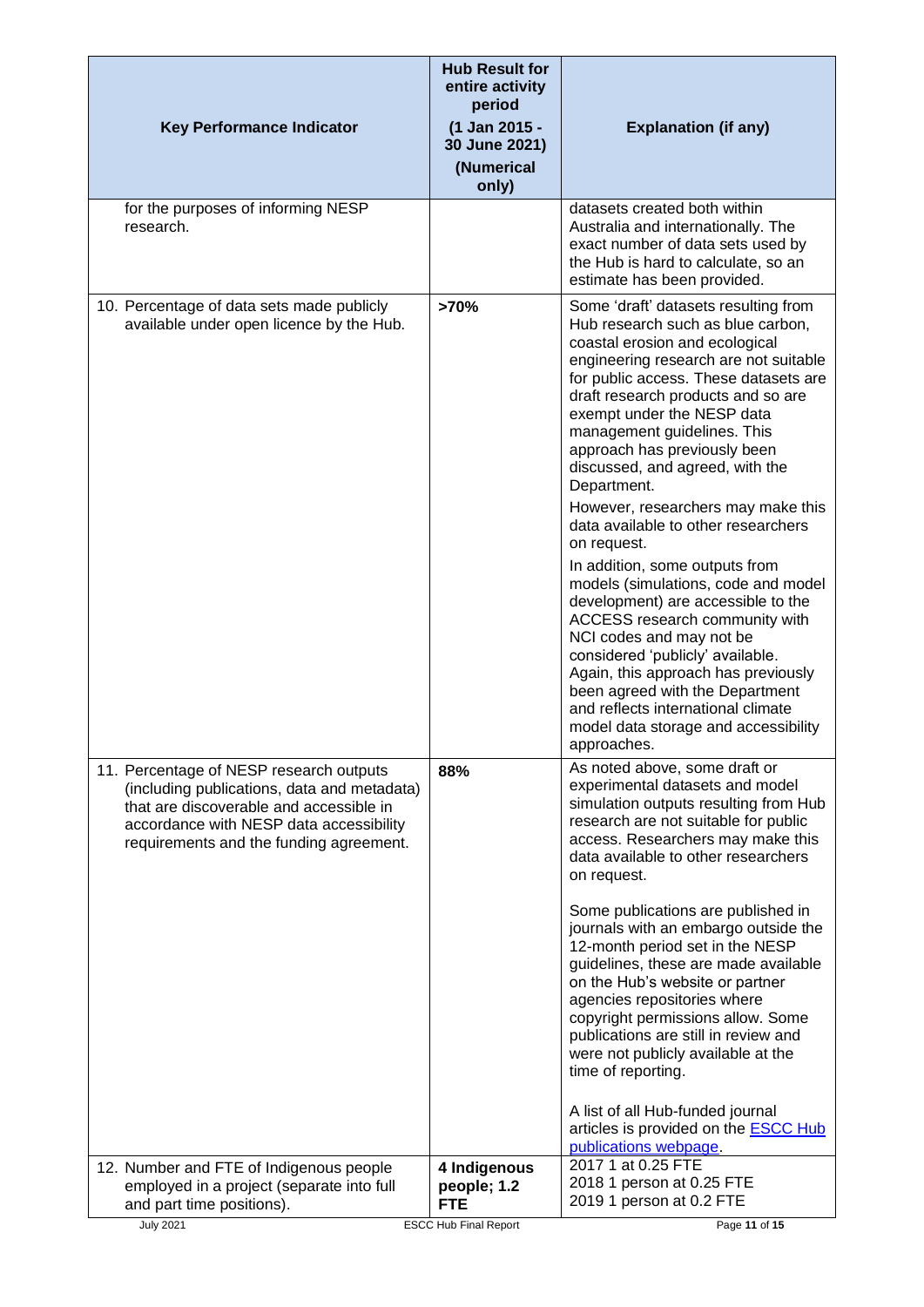| <b>Key Performance Indicator</b>                                                                                                                                                                                                                                                   | <b>Hub Result for</b><br>entire activity<br>period<br>(1 Jan 2015 -<br>30 June 2021)<br>(Numerical<br>only) | <b>Explanation (if any)</b>                                                                                                                                                                                                                                                                                                                                                                                                                                                                                                                                                                                                                    |
|------------------------------------------------------------------------------------------------------------------------------------------------------------------------------------------------------------------------------------------------------------------------------------|-------------------------------------------------------------------------------------------------------------|------------------------------------------------------------------------------------------------------------------------------------------------------------------------------------------------------------------------------------------------------------------------------------------------------------------------------------------------------------------------------------------------------------------------------------------------------------------------------------------------------------------------------------------------------------------------------------------------------------------------------------------------|
|                                                                                                                                                                                                                                                                                    |                                                                                                             | 2020 1 person at 0.5 FTE<br>The Steering Committee for the<br>National First Peoples Gathering on<br>Climate Change has provided<br>direction on designing the Gathering,<br>advice on climate information, data<br>and products that communities may<br>need and guidance on the cultural<br>protocols in holding the Gathering.<br>The Steering Committee has also<br>been a reference group for including<br>First Nations people in broader Hub<br>activities. Although not employees,<br>the Hub did pay a sitting fee to the<br>committee members for their<br>participation.                                                            |
| 13. Number of Indigenous<br>researchers/graduates/post-<br>graduate/PhD/Post Doc Positions in<br>projects.                                                                                                                                                                         | 1 person at 0.2<br><b>FTE</b>                                                                               |                                                                                                                                                                                                                                                                                                                                                                                                                                                                                                                                                                                                                                                |
| 14. Number of Indigenous people trained in<br>the use of environmental management<br>tools and techniques.                                                                                                                                                                         | N/A                                                                                                         | Throughout its life, the Hub has<br>engaged with representatives of First<br>Nations communities to identify how<br>the often highly technical data and<br>information produced by Hub<br>research can be tailored for use by<br>these communities in environmental<br>management, and to provide<br>evidence of climate change impacts<br>to advise planning. The Hub has<br>provided opportunities for First<br>Nations people to participate in<br>strategic development for climate<br>services in Australia, for example<br>through the Knowledge Exchange for<br><b>Climate Adaptation Platforms</b><br>(KE4CAP) workshop in March 2019. |
| 15. The number of management tools for<br>Indigenous waters and land that benefitted<br>from NESP research and outcomes<br>(including but not limited to Plans of<br>Management for IPAs, Co/Joint managed<br>parks, Marine Park Plans of Management,<br>Conservation Agreements). | 0                                                                                                           | The Hub has provided Indigenous<br>stakeholders with opportunities to<br>inform potential climate change<br>information and tools through:<br>• The First Peoples National<br>Gathering on Climate Change that<br>was co-developed with an<br>Indigenous-led Steering Committee<br>and featured a program to facilitate<br>co-designed communication<br>materials incorporating. The aim was<br>for these communication materials to<br>inform decisions in Communities<br>around environmental management<br>and adaptation decisions. The<br>products are still in development                                                               |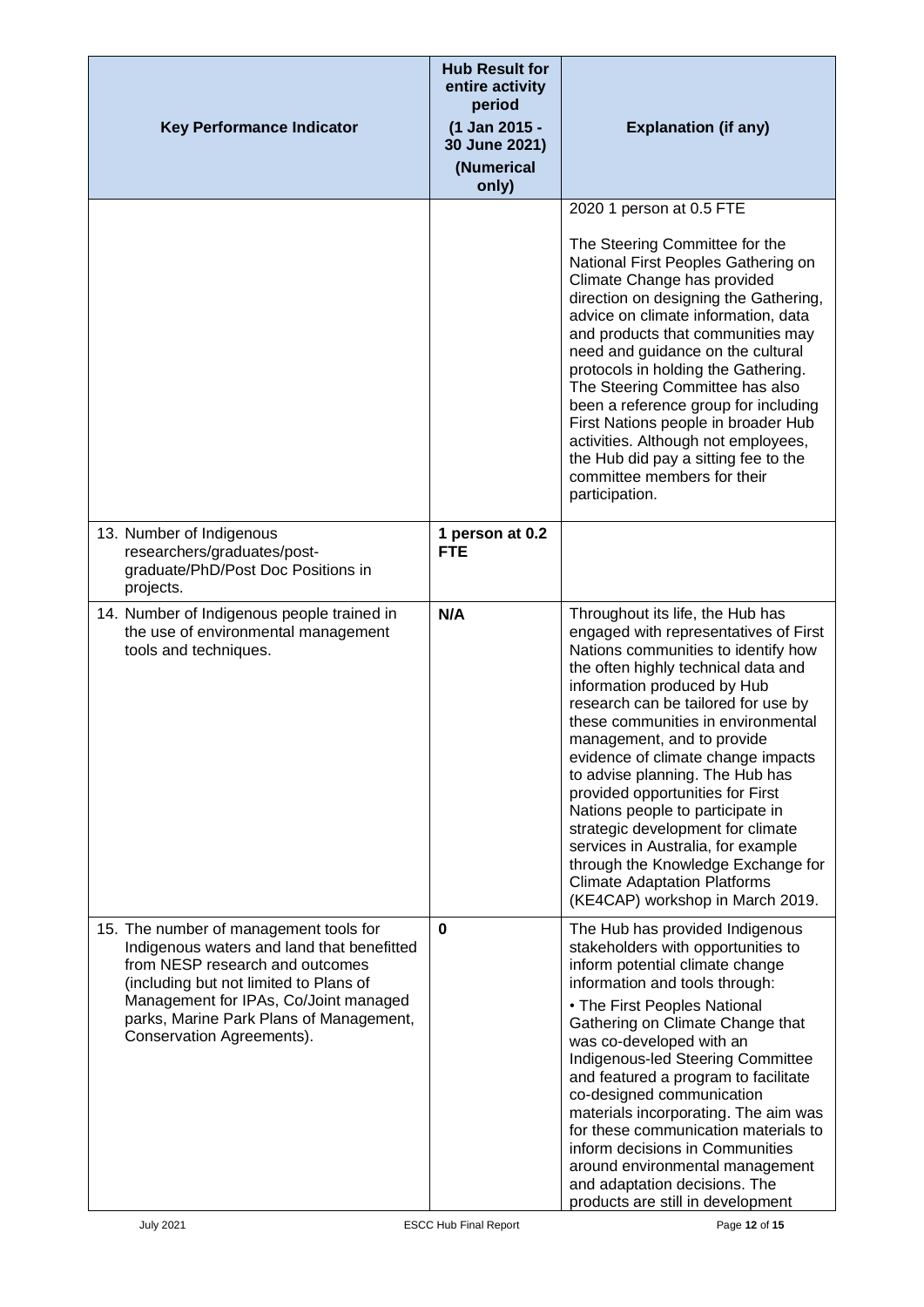| <b>Key Performance Indicator</b>                                                                                           | <b>Hub Result for</b><br>entire activity<br>period<br>(1 Jan 2015 -<br>30 June 2021)<br>(Numerical<br>only) | <b>Explanation (if any)</b>                                                                                                                                                                                                                                                                                                                                                                                                                                                                                                                                                                                                                                                                                                                                                                                                                                                   |
|----------------------------------------------------------------------------------------------------------------------------|-------------------------------------------------------------------------------------------------------------|-------------------------------------------------------------------------------------------------------------------------------------------------------------------------------------------------------------------------------------------------------------------------------------------------------------------------------------------------------------------------------------------------------------------------------------------------------------------------------------------------------------------------------------------------------------------------------------------------------------------------------------------------------------------------------------------------------------------------------------------------------------------------------------------------------------------------------------------------------------------------------|
|                                                                                                                            |                                                                                                             | following the recently completed<br>Gathering.<br>• The KE4CAP workshop, part of the<br>NCSAC consultancy, to discuss the<br>delivery of climate 'intelligence'<br>platforms for Australia.                                                                                                                                                                                                                                                                                                                                                                                                                                                                                                                                                                                                                                                                                   |
| 16. Number and type of communication<br>products that have been used to<br>communicate research with Indigenous<br>people. | 13                                                                                                          | • National Indigenous Dialogue on<br>Climate Change and the workshop<br>report includes all 50 Indigenous<br>workshop participants as authors (1)<br>• National First Peoples Gathering on<br>Climate Change and the report which<br>will include all participants as authors<br>(1)<br>• Co-produced presentations<br>between scientists and First Nations<br>people for the NFPGCC (8)<br>• K'gari and climate change activity<br>literature review (1)<br>• Co-design, cross cultural<br>communication and climate change:<br>considerations for engaging with First<br>Nations peoples (1)<br>• Co-produced communication<br>products and a video from the<br>National First Peoples Gathering on<br>Climate Change (still in<br>development)<br>• Indigenous perspectives of risk<br>workshop with Malgana and<br>workshop report co-authored with<br>Malgana people (1) |
| 17. Number of research, knowledge sharing<br>and communication events held with<br>Indigenous communities.                 | 19                                                                                                          | The Hub has been engaging with<br>First Nations peoples in a two-way<br>co-design process which is a<br>continual knowledge sharing<br>process.<br>The Hub has facilitated Traditional<br>Owners to communicate their<br>knowledge and experience of climate<br>change by:<br>• the Indigenous perspectives of risk<br>workshop.<br>• facilitating Traditional Owners to<br>attend and present at the Australian<br>Meteorological and Oceanographic<br>Society (AMOS) Conferences in<br>Darwin in 2019, 2020 and 2021.<br>• facilitating Traditional Owners to<br>attend the Hub's Canberra<br>Roadshow in September 2019 and<br>engage with policy makers.                                                                                                                                                                                                                  |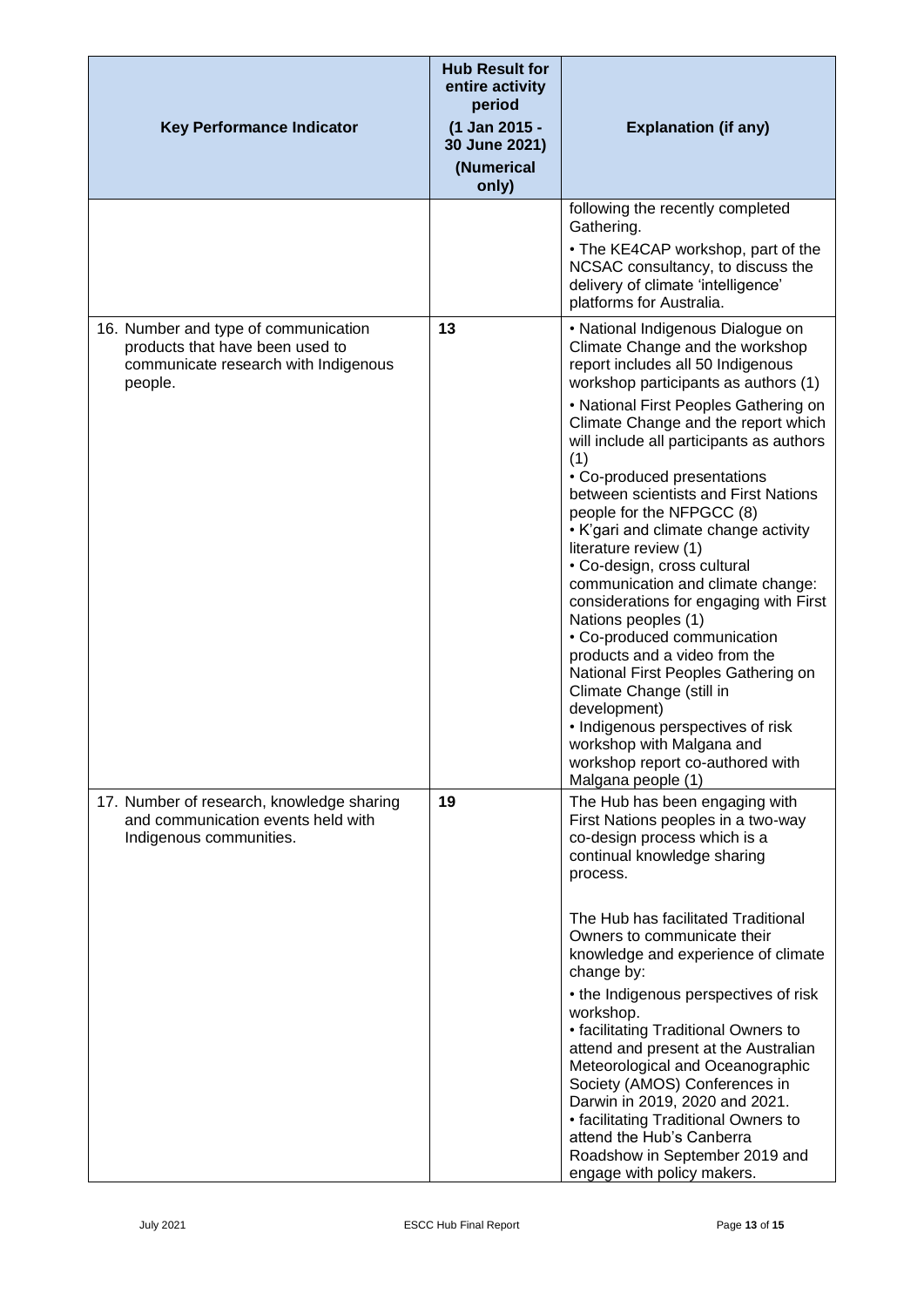| <b>Key Performance Indicator</b>                                                                                                             | <b>Hub Result for</b><br>entire activity<br>period<br>(1 Jan 2015 -<br>30 June 2021)<br>(Numerical<br>only) | <b>Explanation (if any)</b>                                                                                                                                                                                                                                                                                                                                                                                                                                                                                                                                                                                                                                                                                                                                                                                                                                                                                                                |
|----------------------------------------------------------------------------------------------------------------------------------------------|-------------------------------------------------------------------------------------------------------------|--------------------------------------------------------------------------------------------------------------------------------------------------------------------------------------------------------------------------------------------------------------------------------------------------------------------------------------------------------------------------------------------------------------------------------------------------------------------------------------------------------------------------------------------------------------------------------------------------------------------------------------------------------------------------------------------------------------------------------------------------------------------------------------------------------------------------------------------------------------------------------------------------------------------------------------------|
|                                                                                                                                              |                                                                                                             | • supporting the Steering Committee<br>meetings held in 2019-2021 for<br>planning of the 2021 National First<br>Peoples Gathering on Climate<br>Change. The NFPGCC Steering<br>Committee held 12 meetings, and<br>additional meetings were held<br>between scientists and Traditional<br>Owners to develop presentations<br>using traditional knowledge and<br><b>ESCC Hub climate information.</b>                                                                                                                                                                                                                                                                                                                                                                                                                                                                                                                                        |
| 18. Number of public events, conference<br>presentations, jointly authored/published<br>papers with Indigenous<br>participants/contributors. | 13                                                                                                          | • National Indigenous Dialogue on<br>Climate Change and the workshop<br>report includes all 50 Indigenous<br>workshop participants as authors.<br>• National First Peoples Gathering on<br>Climate Change and the report,<br>which will include all participants as<br>authors.<br>• Co-produced presentations<br>between scientists and First Nations<br>people for the NFPGCC.<br>• K'gari and climate change literature<br>review.<br>• Co-design, cross cultural<br>communication and climate change:<br>considerations for engaging with First<br>Nations peoples.<br>• Co-produced communication<br>products and a video from the<br>National First Peoples Gathering on<br>Climate Change (still in<br>development).<br>• Indigenous perspectives of risk<br>workshop with Malgana and<br>workshop report co-authored with<br>Malgana people.<br>• First Nations presentations at<br>AMOS 2019, 2020 and 2021, plus<br>side events. |

### <span id="page-13-0"></span>*NESP impact stories*

NESP impact stories are provided at Attachment B. These stories showcase the contribution of NESP funded research to the environment, the economy, society, culture, public policy, quality of life, beyond contributions to academia.